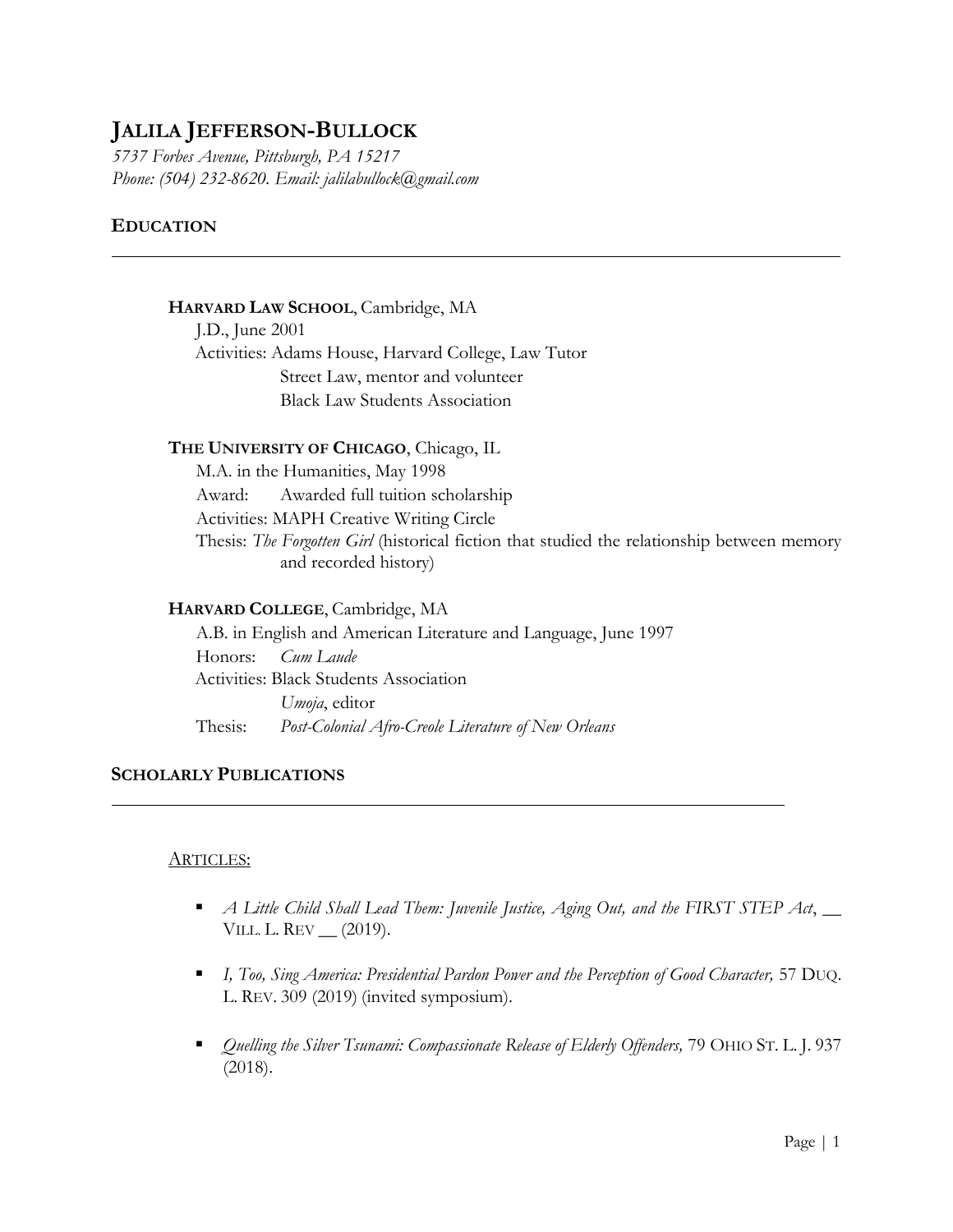- *How Much Punishment is Enough?: Embracing Uncertainty in Modern Sentencing Reform*, 24 J. L. & POL'Y 345 [Brooklyn Law] (2016).
- *Taking a Closer Look: A Case for Sentencing Reform*, 28 FEDERAL SENTENCING REPORTER 221 (February 2016).
- *Are You (Still) My Great and Worthy Opponent?: Compassionate Release of Terminally Ill Offenders*, 83 UMKC L. REV. 521 (2015) (lead article).
- *The Time is Ripe to Include Considerations of the Effects on Families and Communities of Excessively Long Sentences*, 83 UMKC L. REV. 73 (2014).
- *The Flexibility of Section 5 and the Politics of Disaster in Post-Katrina New Orleans*, 16 J. OF GENDER, RACE & JUST. 825 [Univ. of Iowa] (2013).

# WORKS-IN-PROGRESS:

- **The Myth of Good Character and the Politics of Perception (argues for a more limiting view of** executive power aligned with retributive goals and principles).
- *The Power of Movement: The Constitution's Failure to Protect the Poor (argues that the* Constitution does not adequately protect the rights of the poor; focuses on hurricane preparedness, recovery, and the right to travel as specific examples).

# **TEACHING EXPERIENCE**

# **DUQUESNE UNIVERSITY SCHOOL OF LAW**

*Associate Professor of Law*, Fall 2017 – Present. *Courses*: Constitutional Law I, Constitutional Law II, Race and American Law

#### **ARIZONA SUMMIT LAW SCHOOL** (formerly Phoenix School of Law)

*Associate Professor of Law*, Spring 2014 – Spring 2017.

*Assistant Professor of Law*, Fall 2011 – Spring 2014.

*Courses*: Criminal Law, Criminal Procedure, Victims in Criminal Procedure, Civil Rights Discrimination, Alternative Dispute Resolution, Interviewing and Counseling, Law Office and Client Management

*Honors and Awards:* Faculty Marshall (Spring 2014, Fall 2014, Spring 2015)

Black Law Students Association Award for Excellence in Teaching (2015)

Faculty Scholarship Award (2013, 2014)

**CROSS-BORDER INSTITUTE** (Mexico City, Mexico)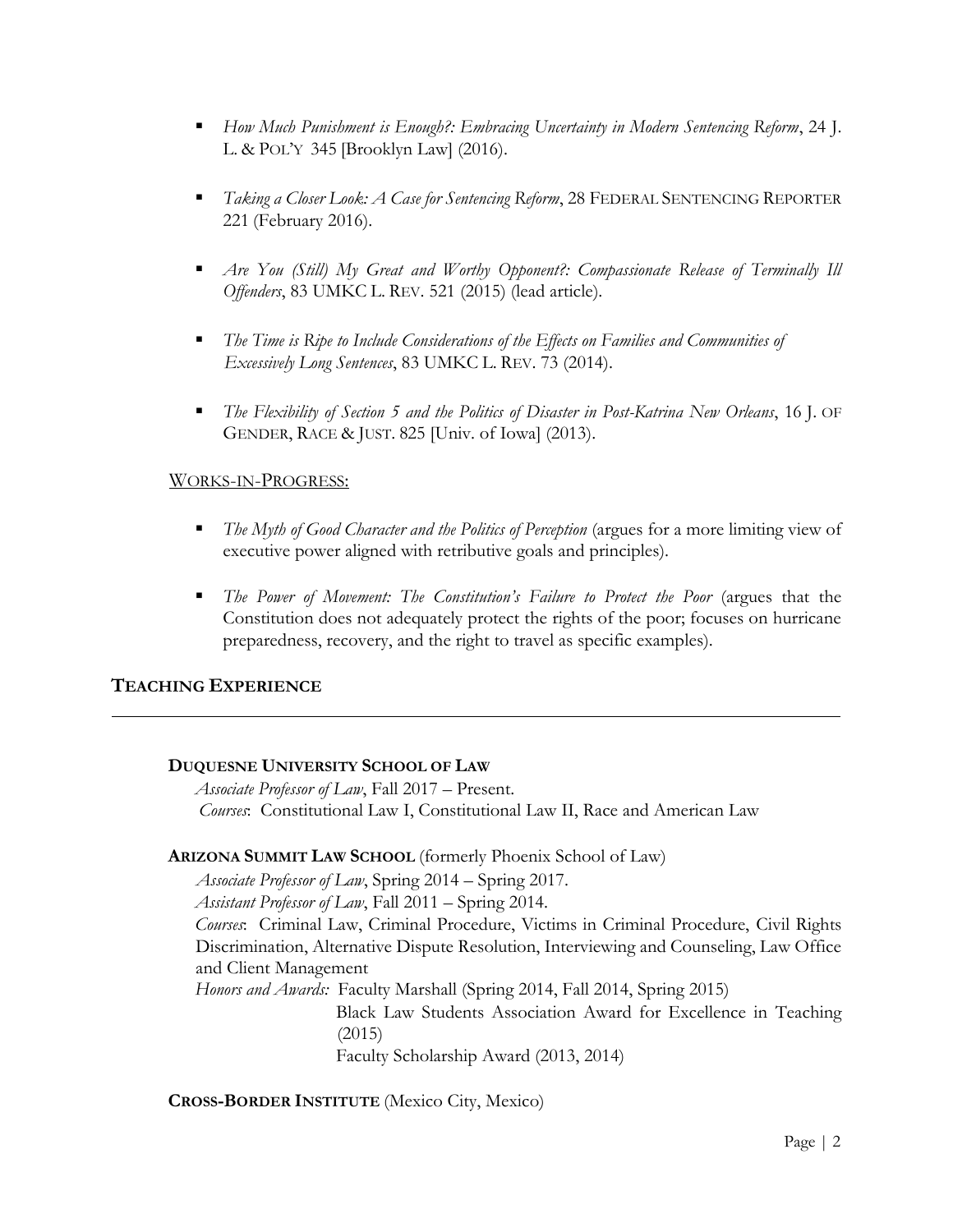*Visiting Associate Professor,* Summer 2015.  *Course*: Comparative Law

# **HARVARD COLLEGE**

*Teaching Assistant*, American Autobiography, Fall 1999.

# **ADDITIONAL PROFESSIONAL EXPERIENCE**

**JEFFERSON & JEFFERSON, PLLC**, New Orleans, LA *Partner*, Varied Civil Law Practice, 2005-2011.

**ORLEANS PUBLIC DEFENDERS**, New Orleans, LA *Staff Attorney*, Criminal Defense, 2009-2011.

**LOUISIANA HOUSE OF REPRESENTATIVES**, Baton Rouge, LA *State Representative*, District 91, 2004-2008.

**MURRAY LAW FIRM**, New Orleans, LA *Associate Attorney*, Class Actions, 2002-2005.

**QUINN, EMANUEL, URQUHART, OLIVER & HEDGES**, Los Angeles, CA *Associate*, Litigation, 2001-2002.

# **REPRESENTATIVE SCHOLARLY PRESENTATIONS**

- *Marijuana Law: Is There a Canon*, Southeastern Association of Law Schools Annual Conference, Boca Raton, FL, August 2019.
- *Implicit Bias*, Pennsylvania Bar Institute Annual Criminal Law Symposium, Harrisburg, PA, June 2019.
- *Judging in a Time of Politics and Resistance*, Law and Society Association Annual Meeting, Washington, DC, May 2019.
- *The Power of Movement: The Constitution's Failure to Protect the Poor*, Fourth National People of Color Legal Scholarship Conference, American University Washington College of Law, Washington, DC, March 2019.
- **Police Use of Lethal Force, Fourth National People of Color Legal Scholarship Conference,** American University Washington College of Law, Washington, DC, March 2019.
- *Special Counsel Investigations and Legal Ethics,* Duquesne University Law Review Symposium, Duquesne University School of Law, Pittsburgh, PA, February 2019.
- *Criminal Justice Reform Consensus?,* Association of American Law Schools Annual Meeting, New Orleans, LA, January 2019.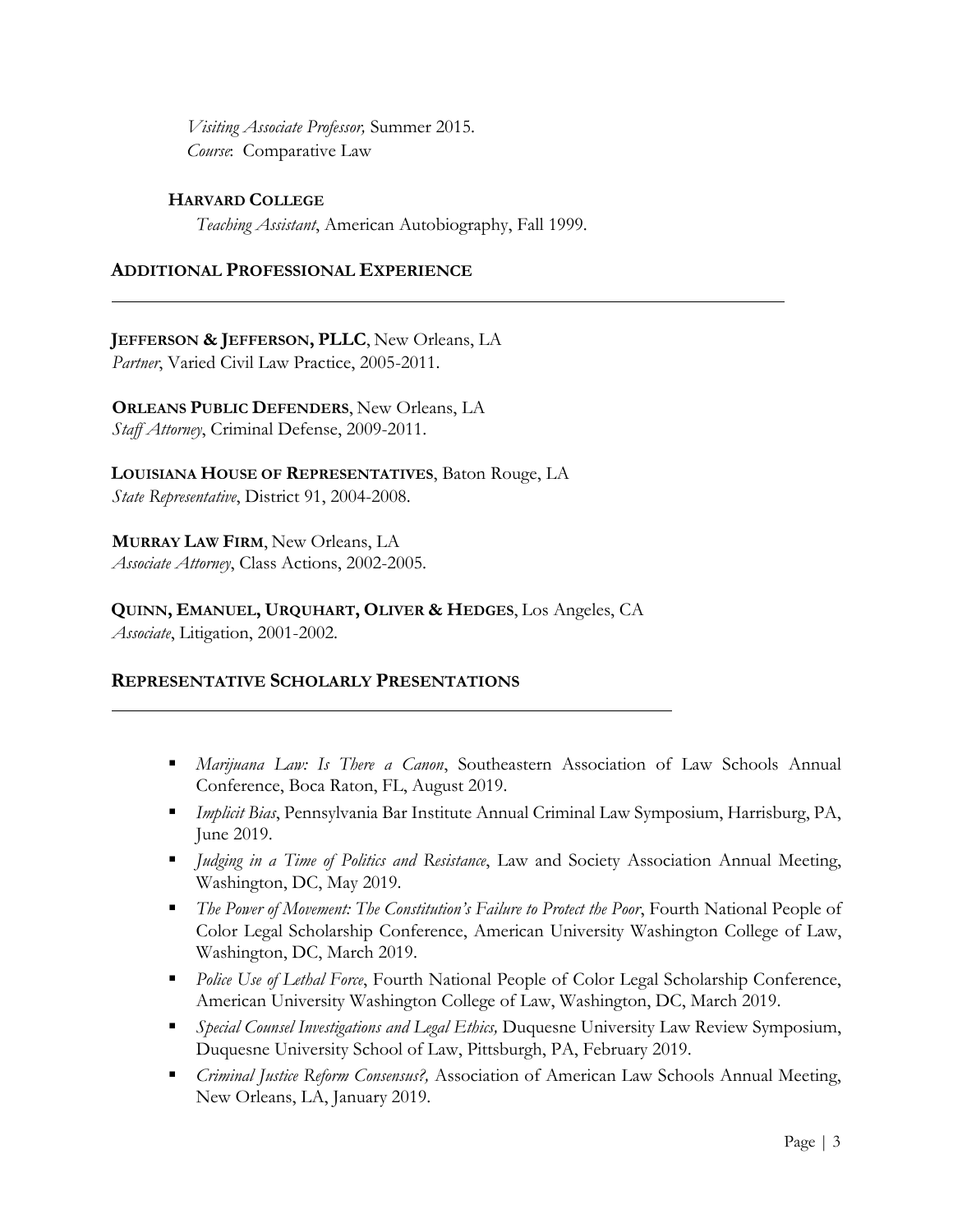- *The Legal Consequences of Living a Long Life: The Differential Impact on Marginalized Communities*, Association of American Law Schools Annual Meeting, New Orleans, LA, January 2019.
- **•** *Quelling the Silver Tsunami: Compassionate Release of Elderly Offenders*, University of Toledo College of Law, Law School Speaker Series, Toledo, OH, November 2018. (Invited Speaker)
- *Quelling the Silver Tsunami: Compassionate Release of Elderly Offenders*, Marquette University Law School Works-in-Progress Conference, Marquette University Law School, Milwaukee, WI October 2018. (Invited Speaker)
- **Police Use of Lethal Force, Southeastern Association of Law Schools Annual Conference,** Fort Lauderdale, FL, August 2018.
- *The Power of Movement: The Constitution's Failure to Protect the Poor*, Lutie A. Lytle Black Women Law Faculty Writing Workshop, Southern Methodist University Dedman School of Law, Dallas, TX, July 2018.
- *Judges' Perspectives on Judicial Education*, International Conference on Law and Society, Toronto, CA, June 2018.
- *Quelling the Silver Tsunami: Compassionate Release of Elderly Offenders*, The University of Akron School of Law, Akron, OH, April 2018. (Invited Speaker)
- *Quelling the Silver Tsunami: Compassionate Release of Elderly Offenders*, Mon River Colloquium Conference, Duquesne University School of Law, Pittsburgh, PA, March 2018. (Invited Speaker)
- *Gerrymandering and Conceit: The Supreme Court's Conflict with Itself*, ClassCrits X Legal Scholarship Conference, Tulane University Law School, New Orleans, LA, November 2017.
- *We the People Supreme Court Review*, Arizona State Bar, Phoenix, AZ, September 2016. (Invited Speaker)
- **Aging Out, Lutie A. Lytle Black Women Law Faculty Writing Workshop, The University** of Iowa College of Law, Iowa City, IA, July 2016.
- *Judges and Therapeutic Jurisprudence*, International Conference on Law and Society, New Orleans, LA, June 2016.
- *We the People Supreme Court Review*, Arizona State Bar, Phoenix, AZ, September 2015. (Invited Speaker)
- *Reconsidering Federal Parole*, Lutie A. Lytle Black Women Law Faculty Writing Workshop, Vanderbilt University Law School, Nashville, TN, July 2015.
- *Therapeutic Sentencing: Balancing Retribution and Restoration,* Legal Scholars Conference, Arizona State University, Sandra Day O'Connor College of Law, Phoenix, AZ, March 2015.
- *Therapeutic Sentencing: Balancing Retribution and Restoration,* Annual Scholarship Conference, Central States Law Schools Association, Louisiana State University, Paul M. Hebert Law Center, Baton Rouge, LA, October 2014.
- *Are You (Still) My Great and Worthy Opponent?: Compassionate Release of Terminally Ill Offenders*, Southeast/Southwest People of Color Legal Scholarship Conference, Texas Southern University Thurgood Marshall School of Law, Houston, TX, February 2014.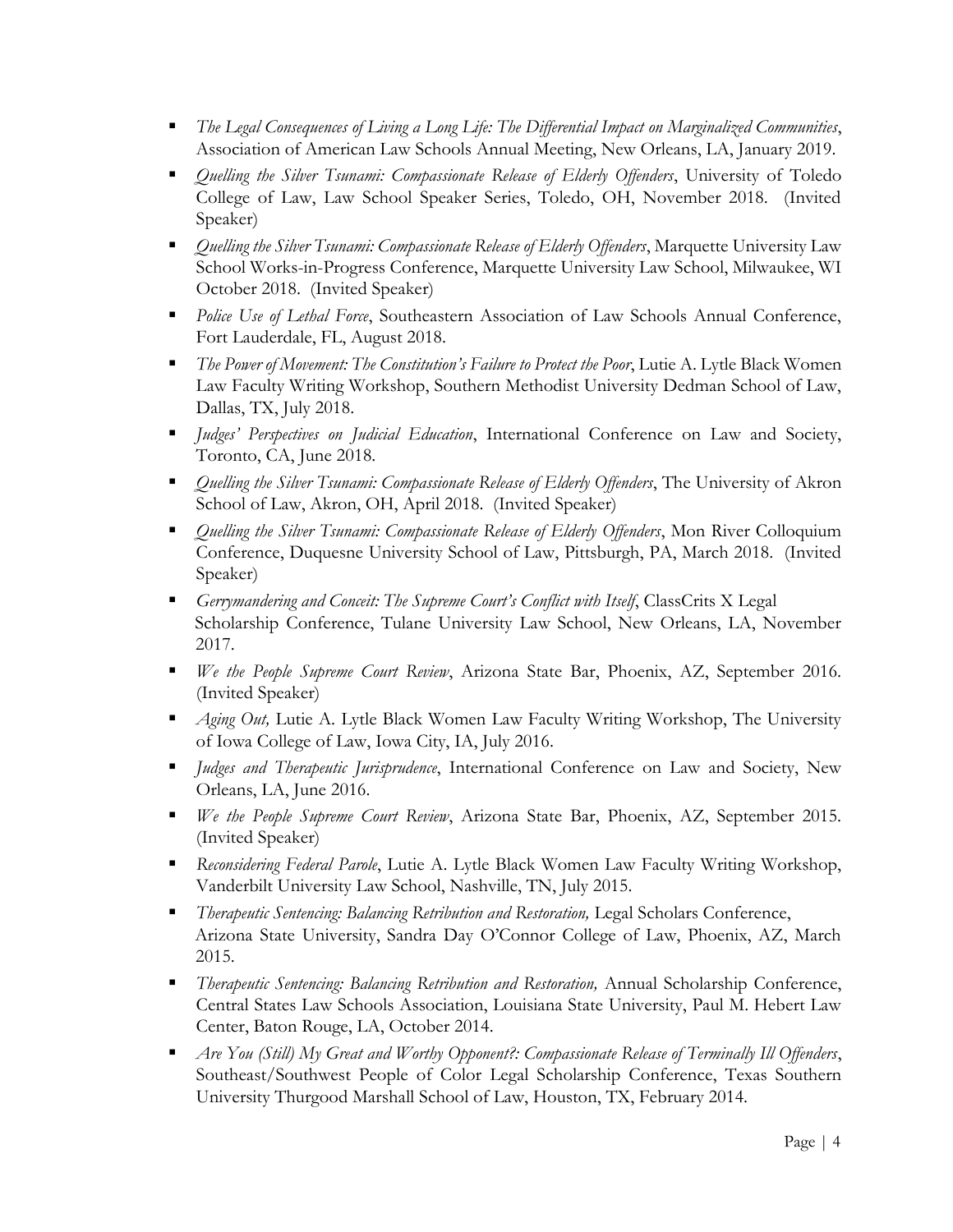- *Supreme Court 2013: An In-Depth Review of the Practical Implications of the Blockbuster Civil Rights Decisions*, American Bar Association Young Lawyers Division Fall Conference, Phoenix, AZ, October 2013. (Invited Speaker)
- *Stretching Sentencing Standards: The Time is Ripe to Include Considerations of the Effects on Families and Communities of Excessively Long Sentences,* Lutie A. Lytle Black Women Law Faculty Writing Workshop, UNLV William S. Boyd School of Law, Las Vegas, NV, June 2013.
- *Stretching Sentencing Standards: The Time is Ripe to Include Considerations of the Effects on Families and Communities of Excessively Long Sentences,* Southeast/Southwest People of Color Legal Scholarship Conference, University of Arkansas at Little Rock, William H. Bowen School of Law, April 2013.
- *Bridge to Empowerment: Exploring Legal Literacy Paradigms*, International Conference on Law and Society, Honolulu, HI, June 2012.
- *Equal Access to the Ballot Box?,* Southeast/Southwest People of Color Legal Scholarship Conference, Samford University, Cumberland School of Law, Birmingham, AL, March 2012.
- *Diversity in Legal Education*, Black Law Students Symposium, Phoenix School of Law, February 2012.
- *Equal Access to the Ballot Box?*, Annual Scholarship Conference, Central States Law Schools Association, University of Toledo College of Law, Toledo, OH, October 2011.

# **MEDIA COMMENTARY**

- WQED PBS News (Pittsburgh, PA), *The State of Black Pittsburgh: A Community Forum*, June 6, 2019, [https://www.wqed.org/stateofblackpittsburgh.](https://www.wqed.org/stateofblackpittsburgh)
- KDKA CBS News (Pittsburgh, PA), *Michael Cohen Congressional Testimony*, March 3, 2019.
- WESA Radio (NPR Affiliate, Pittsburgh, PA), *Tests of Executive Authority Trace Back to the Whiskey Rebellion 225 Years Ago*, February 25, 2019, https://www.wesa.fm/people/katieblackley.
- KDKA1020 Radio (Pittsburgh, PA), *SCOTUS Requires Warrants for Cell Location*, June 22, 2018, https://omny.fm/shows/kdka-afternoon-news/scotus-requires-warrants-forcelllocation.
- KDKA1020 Radio (Pittsburgh, PA), *Attorney-Client Privilege: Trump and Michael Cohen*, April 17, 2018, [https://omny.fm/shows/kdka-afternoon-news/jalila-jefferson-bullock.](https://omny.fm/shows/kdka-afternoon-news/jalila-jefferson-bullock)
- KJZZ Radio (NPR Affiliate, Phoenix, AZ), *All the Ways You Can Resist Arrest*, July 11, 2014, [https://kjzz.org/content/37347/all-ways-you-can-resist-arrest.](https://kjzz.org/content/37347/all-ways-you-can-resist-arrest)

# **PROFESSIONAL AWARDS**

**Example 1** Living History for Excellence in the Art of Jurisprudence, Phoenix, AZ, February 2015.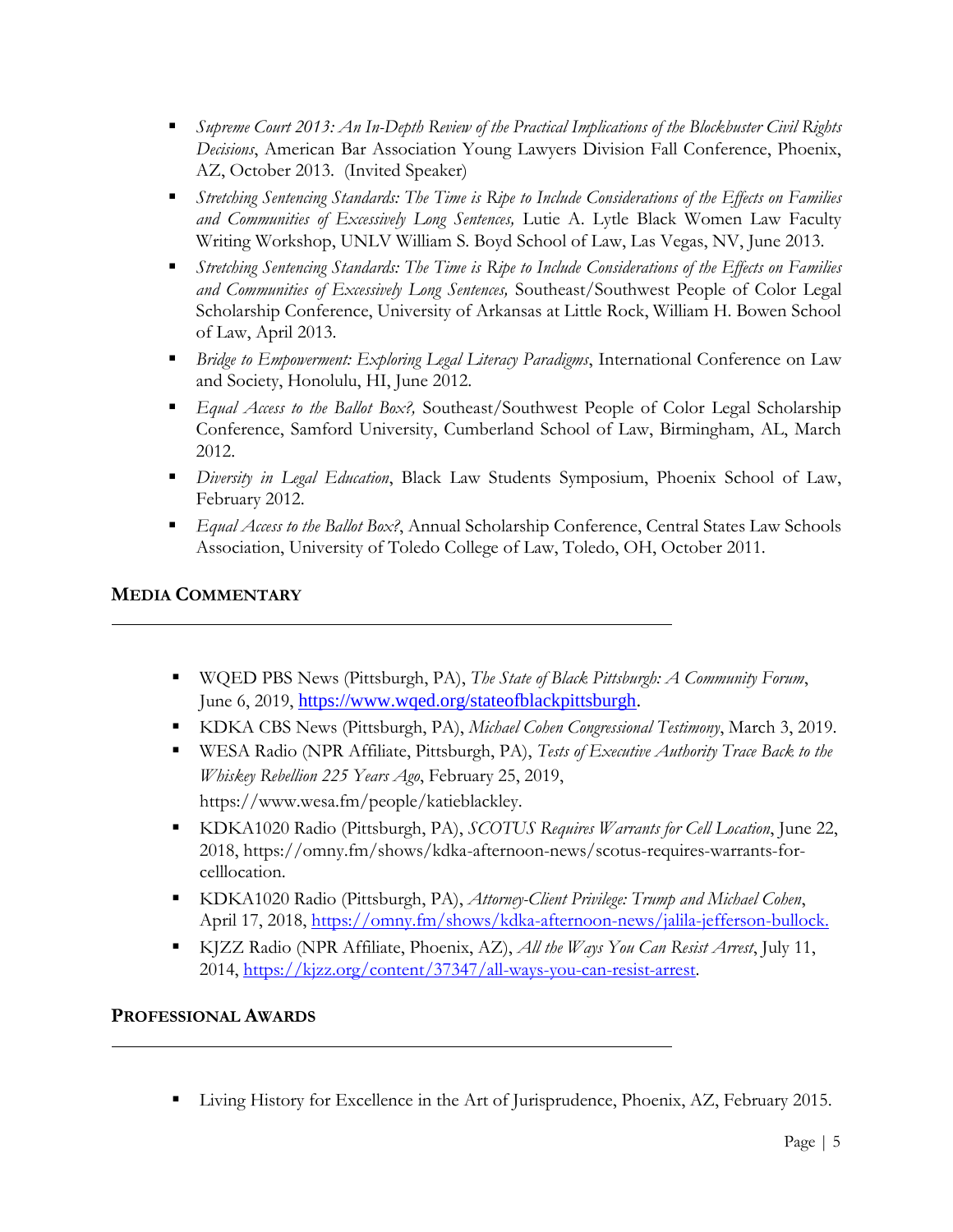#### **UNIVERSITY**

- Faculty Senate (2018-Present)
	- o Constitution Committee
	- o Faculty Conduct Review Committee
- Advisory Council on Diversity (2018-Present)
- **Presenter, African American Read-In, February 2019**
- Day for Learning and Speaking Out Against Racial Injustice Committee (2017-2018)

### LAW SCHOOL

- **Dean's Diversity Advisory Committee (2019-Present)**
- CLE Presenter, *Quelling the Silver Tsunami: Compassionate Release of Elderly Offenders*, Duquesne University School of Law, November 2018.
- Faculty Recruitment Committee (2018-Present)
- Black Law Students Association Advisor (2018-Present)
- Admissions Committee (2018-2019)
- Curriculum Committee (2018-2019)
- **Library and Information Resources Committee (2018-2019)**
- Disciplinary Committee (2018-2019)
- Diversity Initiative Committee (2017-2019)
- Student Scholarship Committee (2017-2019)
- **Director, Alternative Admissions Model Program for Legal Education (2014-2017)**
- Botswana Initiative Team
	- o Leader (2013-2017)
	- o Member (2012-2013)
- Black Women Law Students Association Advisor (2012-2017)
- Academic Policy and Standards Committee (2011 -2012, 2013-2014, 2016-2017)
- Retention, Promotion, and Tenure Committee (2015-2016)
- Scholarly Writing Award Committee (2015-2016)
- Panelist, *Michael Brown, Eric Garner, and Police Force*, Student Bar Association Symposium, Arizona Summit Law School, February 2015.
- Faculty Development Committee (2014-2015)
- Faculty Appointments Committee (2012-2013)
- Panelist, *Time Management During Law School,* Black Law Students Symposium, Phoenix School of Law, September 2012.